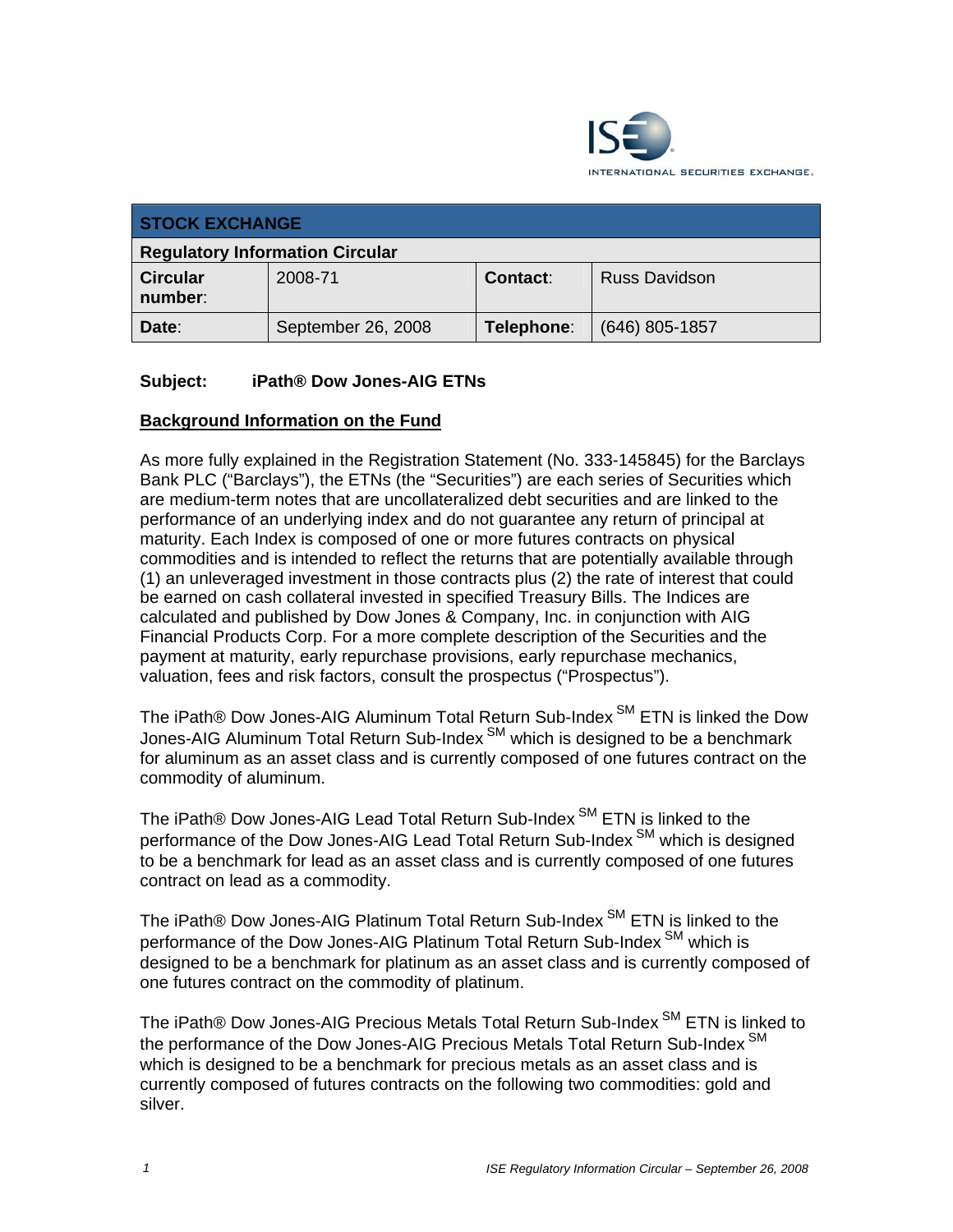The iPath® Dow Jones-AIG Tin Total Return Sub-Index<sup>SM</sup> ETN is linked to the performance of the Dow Jones-AIG Tin Total Return Sub-Index<sup>SM</sup> which is designed to be a benchmark for tin as an asset class and is currently composed of one futures contract on the commodity of tin.

The iPath® Global Carbon ETN is linked to the performance of the Barcalys Capital Global Carbon Index Total Return <sup>SM</sup> which is designed to provide exposure to the global price of carbon. To achieve this, the index references the price of carbon emission credits from the world's major emissions related mechanisms. The mechanisms currently included in the index are the European Union Emissions Trading Scheme and the Kyoto Protocol's Clean Development Mechanism.

The ETNs will initially be issued in denominations of \$50.

## **Valuation of the Securities**

 According to the Prospectuses, an intraday "Indicative Value" meant to approximate the intrinsic economic value of the ETNs will be published under the Bloomberg, as noted below:

| <b>Exchange-Traded Note</b>                                   | <b>Indicative Value</b> |
|---------------------------------------------------------------|-------------------------|
| iPath® Dow Jones-AIG Aluminum Total<br>Return Sub-IndexSM ETN | JJUIV                   |
| iPath® Dow Jones-AIG Lead Total Return                        | I DIV                   |
| Sub-IndexSM ETN                                               |                         |
| <b>iPath® Dow Jones-AIG Platinum Total</b>                    | <b>PGMIV</b>            |
| Return Sub-IndexSM ETN                                        |                         |
| iPath® Dow Jones-AIG Precious Metals                          | JJPIV                   |
| Total Return Sub-IndexSM ETN                                  |                         |
| iPath® Dow Jones-AIG Tin Total Return                         | JJTIV                   |
| Sub-IndexSM ETN                                               |                         |
| iPath <sup>®</sup> Global Carbon ETN                          | GRNIV                   |

The actual trading price of the Securities may vary significantly from their Indicative Value.

## **Early Redemption**

According to the Prospectus, the Securities may be redeemed prior to maturity. Offers to repurchase at least 50,000 Securities (or an integral multiple of 50,000 securities in excess thereof) on any redemption date through June 24, 2038. For a complete description of the redemption procedures and the payment upon redemption, see the Prospectus.

#### **Investment Risks**

The Notes are unsecured promises of Barclays and are not secured debt. The Notes are riskier than ordinary unsecured debt securities. As stated in the Prospectus, an investment in the Securities includes, but are not limited to, the following risks: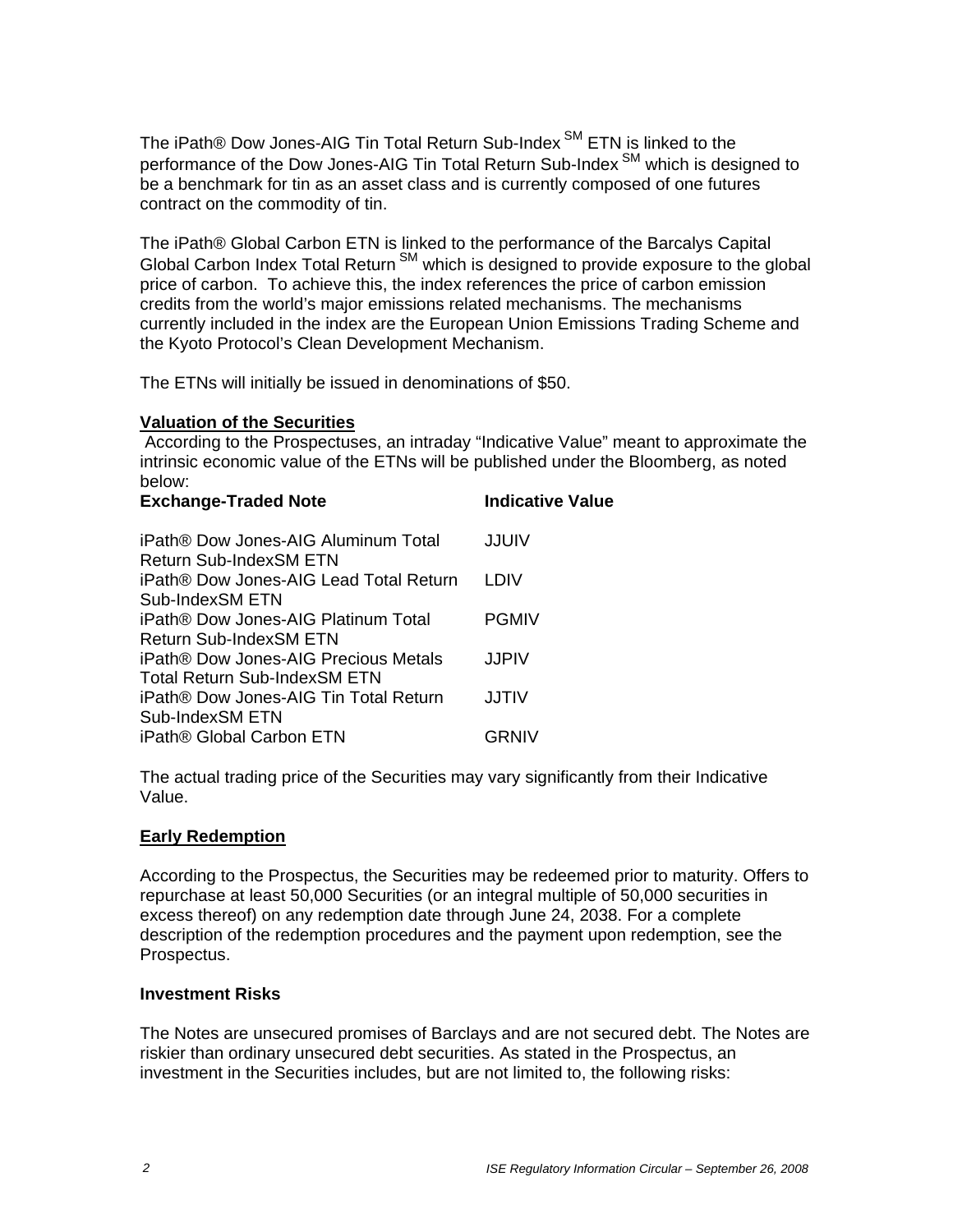- Investor returns on the Notes will not reflect the return of an investment directly linked to the Underlying Index;
- Even if the value of the Underlying Index at maturity or upon redemption exceeds the initial Index level, holders may receive less than the principal amount of their Securities. Holders will not benefit from any increase in the value of the Underlying Index if such increase is not reflected in the value of the Underlying Index on the applicable valuation date;
- There are restrictions on the minimum number of Securities a holder may redeem and on the dates on which a holder may redeem them;
- The market value of the Securities may be influenced by many unpredictable factors, including the spot price for the commodities underlying the applicable index;
- Supply of and demand for physical commodities tends to be particularly concentrated, so prices are likely to be volatile;
- Suspensions or disruptions of market trading in commodities and related futures may adversely affect the value of the Securities;
- Concentration risks associated with the Indices may adversely affect the value of the Securities;
- Changes in Barclays' credit ratings may affect the market value of the Securities;
- There may not be an active trading market in the Notes; sales in the secondary market may result in significant losses;
- Trading and other transactions by Barclays or its affiliates in instruments linked to the Index or Index components may impair the market value of the Notes;
- The liquidity of the market for the Securities may vary materially over time;
- Barclays' business activities may create conflicts of interest;
- The policies of the index sponsor and changes that affect the composition and valuation of the Index or the index constituent currencies could affect the amount payable on the Securities and their market value;
- If a market disruption event has occurred or exists on a valuation date, the calculation agent can postpone the determination of the value of the Index or the maturity date or a redemption date; and
- The U.S. tax consequences of an investment in the Securities are unclear.

# **Exchange Rules Applicable to Trading in the Shares**

The Shares are considered equity securities, thus rendering trading in the Shares subject to the Exchange's existing rules governing the trading of equity securities.

## **Trading Hours**

The Shares will trade on ISE between 9:00 a.m. and 4:00 p.m. ET.

Equity EAMs trading the Shares during the Pre-Market Session are exposed to the risk of the lack of the calculation or dissemination of underlying index value or intraday indicative value ("IIV"). For certain derivative securities products, an updated underlying index value or IIV may not be calculated or publicly disseminated in the Pre-Market hours. Since the underlying index value and IIV are not calculated or widely disseminated during Pre-Market hours, an investor who is unable to calculate implied values for certain derivative securities products during Pre-Market hours may be at a disadvantage to market professionals.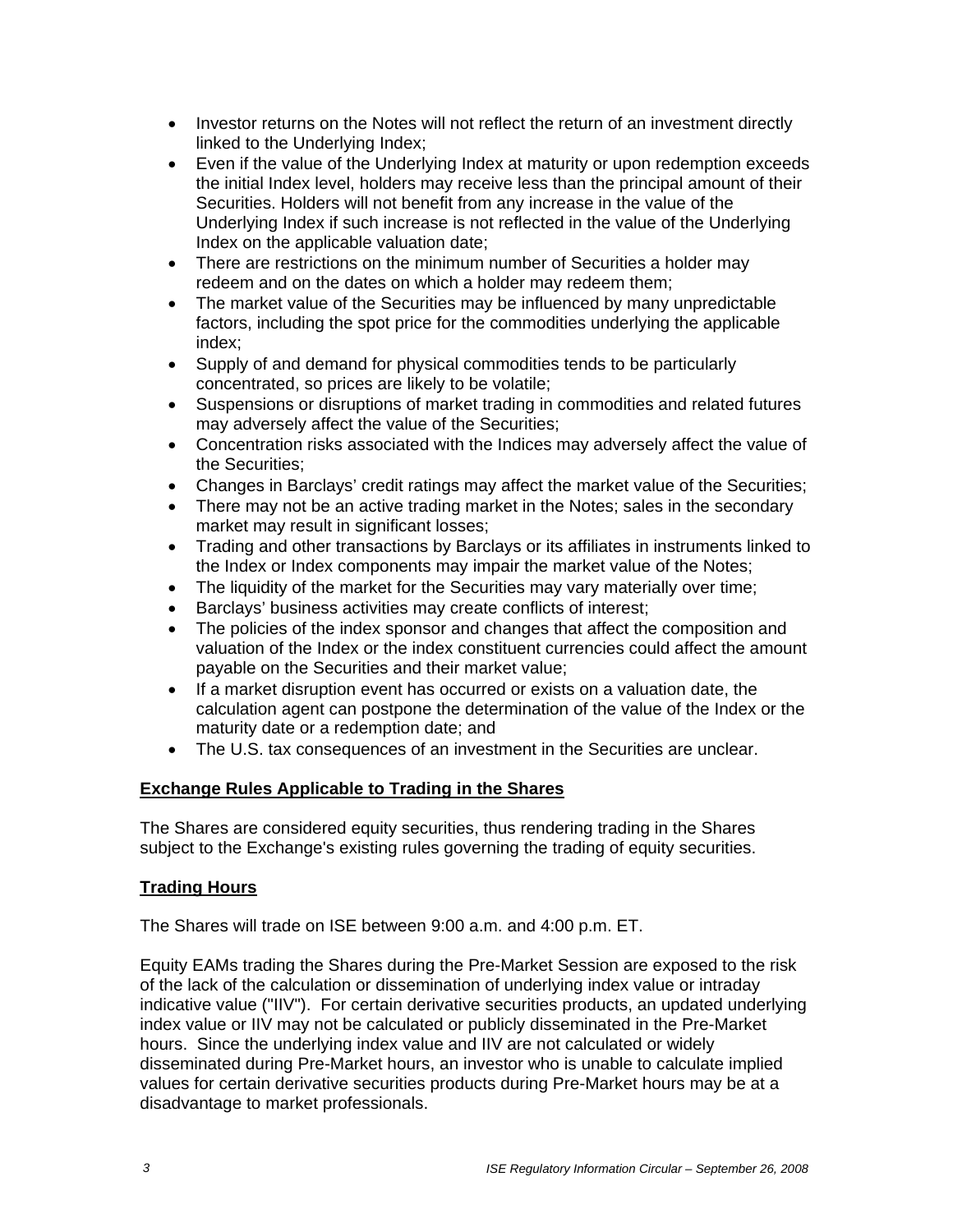# **Trading Halts**

ISE will halt trading in the Shares of a Trust in accordance with ISE Rule 2101(a)(2)(iii). The grounds for a halt under this Rule include a halt by the primary market because it stops trading the Shares and/or a halt because dissemination of the IIV or applicable currency spot price has ceased, or a halt for other regulatory reasons. In addition, ISE will stop trading the Shares of a Trust if the primary market de-lists the Shares.

## **Delivery of a Prospectus**

Pursuant to federal securities laws, investors purchasing Shares must receive a prospectus prior to or concurrently with the confirmation of a transaction. Investors purchasing Shares directly from the Fund (by delivery of the Deposit Amount) must also receive a prospectus.

Prospectuses may be obtained through the Distributor or on the Fund's website. The Prospectus does not contain all of the information set forth in the registration statement (including the exhibits to the registration statement), parts of which have been omitted in accordance with the rules and regulations of the SEC. For further information about the Fund, please refer to the Trust's registration statement.

# **No-Action Relief Under Federal Securities Regulations**

The Securities and Exchange Commission has issued no-action relief from certain provisions of and rules under the Securities Exchange Act of 1934 (the "Exchange Act"), regarding trading in Barclays iPath Exchange Traded Notes (SEC Letter dated July 27, 2006) and Deutsche Bank AG Exchange-Traded Notes (SEC Letter dated October 17, 2007) for securities with structures similar to that of the securities described herein (the "Letters"). As what follows is only a summary of the relief outlined in the Letters, the Exchange also advises interested members to consult the Letters, for more complete information regarding the matters covered therein.

## **Regulation M Exemptions**

Generally, Rules 101 and 102 of Regulation M is an anti-manipulation regulation that, subject to certain exemptions, prohibits a "distribution participant" and the issuer or selling security holder, in connection with a distribution of securities, from bidding for, purchasing, or attempting to induce any person to bid for or purchase, any security which is the subject of a distribution until after the applicable restricted period, except as specifically permitted in Regulation M. The provisions of the Rules apply to underwriters, prospective underwriters, brokers, dealers, and other persons who have agreed to participate or are participating in a distribution of securities, and affiliated purchasers of such persons.

The Letters state that the SEC Division of Trading and Markets will not recommend enforcement action under Rule 101 of Regulation M against persons who may be deemed to be participating in a distribution of the notes to bid for or purchase the notes during their participation in such distribution.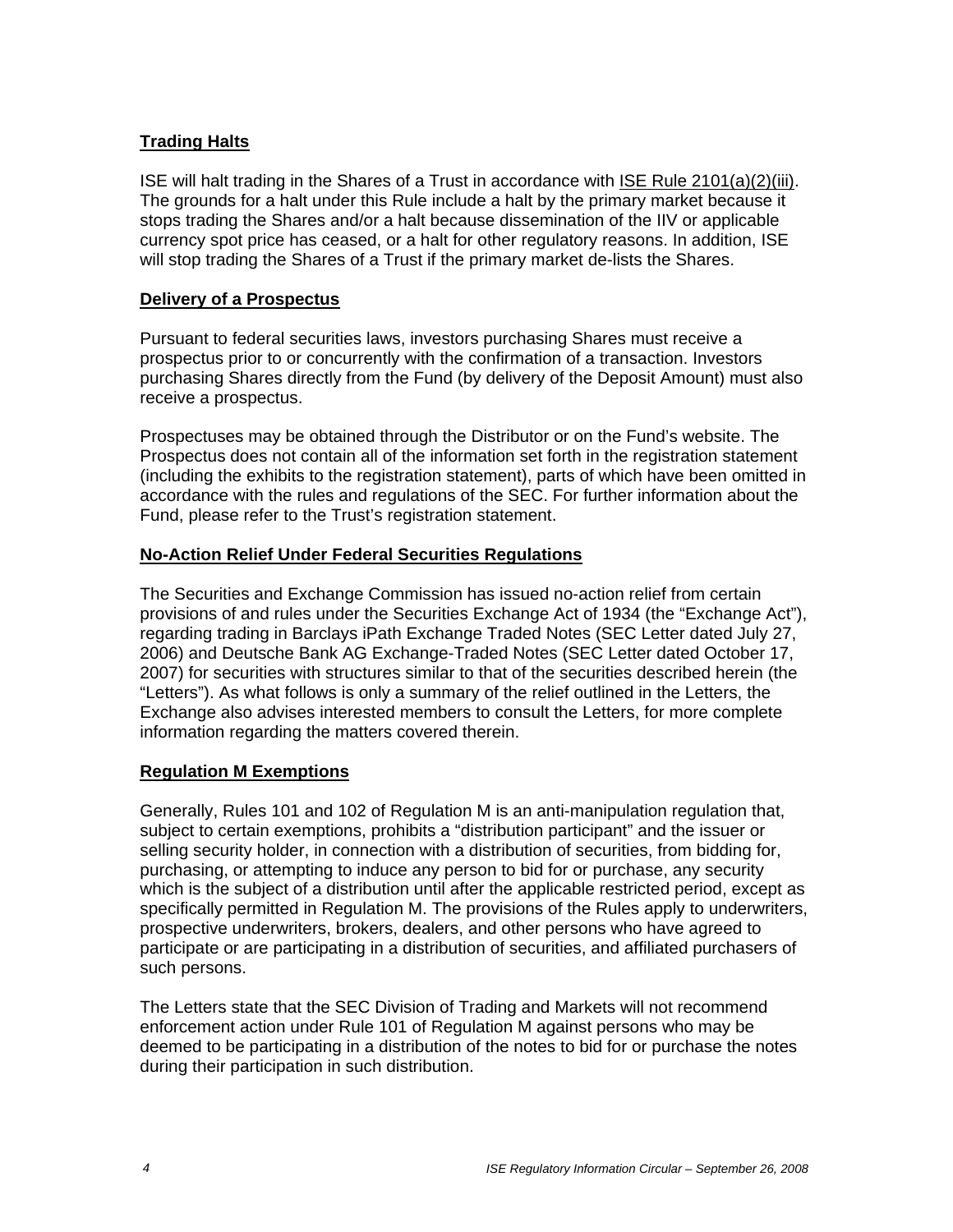Rule 102 of Regulation M prohibits issuers, selling security holders, or any affiliated purchaser of such person from bidding for, purchasing, or attempting to induce any person to bid for or purchase a covered security during the applicable restricted period in connection with a distribution of securities effected by or on behalf of an issuer or selling security holder. Rule 100 of Regulation M defines "distribution" to mean any offering of securities that is distinguished from ordinary trading transactions by the magnitude of the offering and the presence of special selling efforts and selling methods.

The Letters state that the SEC Division of Trading and Markets will not recommend enforcement action under Rule 102 of Regulation M against Barclays and its affiliated purchasers who bid for or purchase or redeem notes during the continuous offering of the notes.

# **Section 11(d)(1) of the Exchange Act; Exchange Act Rule 11d1-2**

Section 11(d)(1) of the Exchange Act generally prohibits a person who is both a broker and a dealer from effecting any transaction in which the broker-dealer extends credit to a customer on any security which was part of a new issue in the distribution of which he or she participated as a member of a selling syndicate or group within thirty days prior to such transaction.

The Letters state that the SEC Division of Trading and Markets will not recommend enforcement action under Section 11(d)(1) of the Exchange Act against broker-dealers who treat the notes, for purposes of Rule 11d1-2, as "securities issued by a registered … open-end investment company as defined in the Investment Company Act" and thereby, extend credit or maintain or arrange for the extension or maintenance of credit on the notes that have been owned by the persons to whom credit is provided for more than 30 days, in reliance on the exemption contained in the rule.

**This Regulatory Information Bulletin is not a statutory Prospectus. Equity EAMs should consult the Trust's Registration Statement, SAI, Prospectus and the Fund's website for relevant information.**